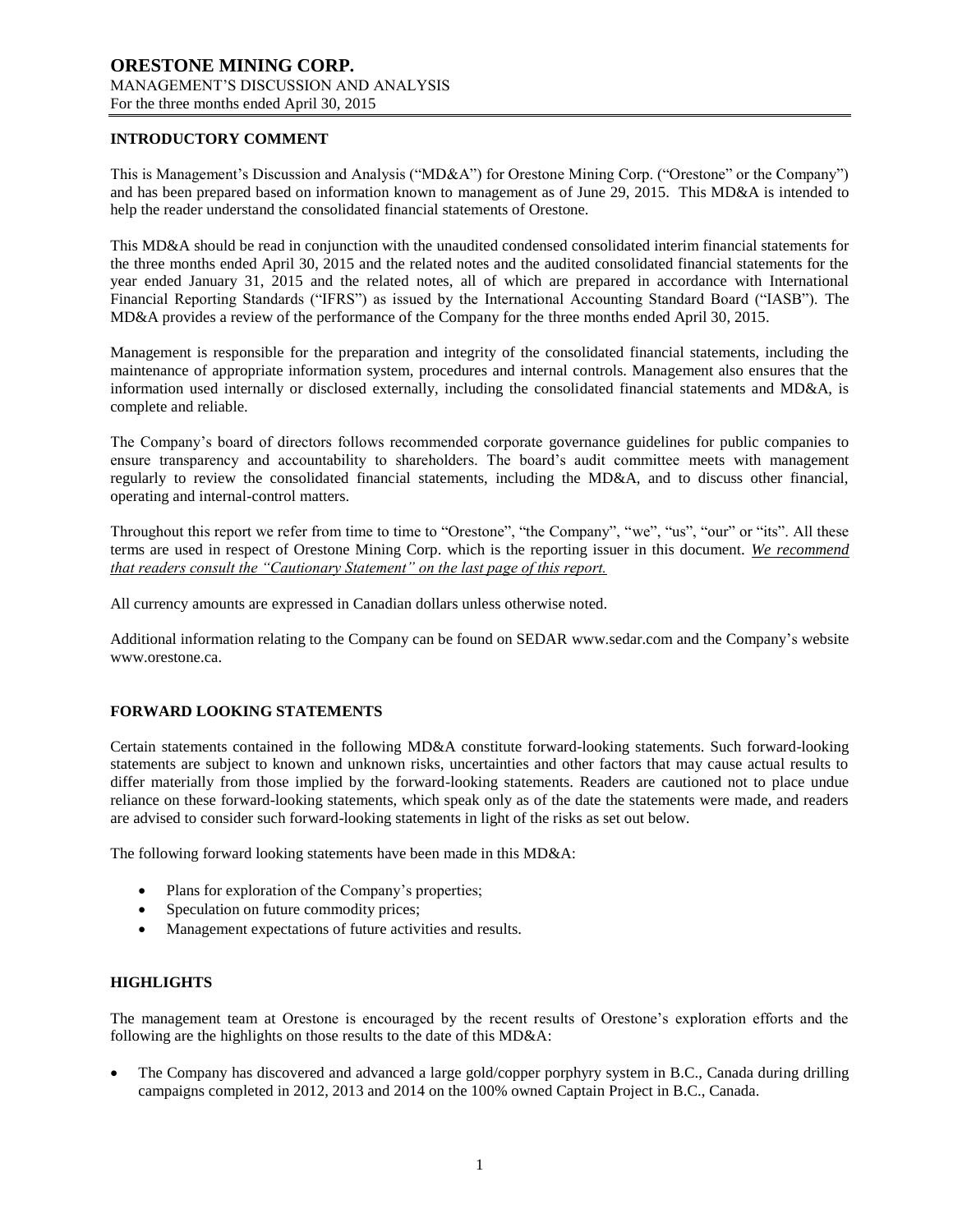The Company has 75 line kilometers of geophysics and 58 drill sites approved on the Captain Project by the BC Ministry of Energy and Mines.

## **OUTLOOK**

The Company has planned exploration programs and continues to have field and data reviews of all its properties to assist the Company's determination of the best course of action for each of them.

## **DESCRIPTION OF BUSINESS AND OVERALL PERFORMANCE**

Orestone Mining Corp. is a mineral exploration company incorporated on April 30, 2007 and subsequently listed on the TSX Venture Exchange under the trading symbol "ORS" on March 11, 2008. To date the Company has focused on gold and copper/gold projects in the Quesnel Terrane of British Columbia.

The Company actively evaluates potential joint ventures, mergers, and acquisitions in search of opportunities to acquire significant new mineral properties.

During the three months ended April 30, 2015, the Company continued to carefully manage its cash and corporate overhead.

## **RESULTS OF OPERATIONS - MINERAL PROPERTIES**

To best understand Orestone's financial results, it is important to gain an appreciation for the significant events, transactions and activities which occurred on its mineral properties during and subsequent to the reporting period. These are summarized below.

## **Captain Property**

The Captain Property and surrounding lands contain many airborne magnetic-high anomalies on ground previously worked by Placer Dome, Noranda and several junior resource companies during 1989 to 1996. Numerous airborne magnetic-high targets in the Quesnel Terrane are known to be related to underlying intrusions important for their relationship with copper-gold porphyry deposits such as Thompson Creek Metals' Mt. Milligan deposit immediately north of the Captain Property. Induced polarization ("IP") surveys over the airborne magnetic highs are a key method of identifying drill targets on the largely overburden covered Captain Property. Between 2008 and 2010, the Company undertook geochemical sampling, induced polarization and ground magnetic surveys, and limited percussion and diamond drilling. Detailed results are filed on Sedar.

In August, 2011, Orestone completed an IP/Resistivity and ground magnetics survey that consisted of a total of 30 kilometers of survey in six lines spaced 400 meters apart and was designed to expand upon previous geophysical surveys along logging roads. The objective of the survey was to better define the potential for copper-gold sulphide mineralization in the area surrounding diamond drill hole 09-05 which encountered potassic-altered volcanic and intrusive rocks. This vertical drill hole reached a depth of 137 meters with the last 3.1 meters encountering mineralized breccia grading 0.21 per cent copper and  $0.35$  grams per tonne (g/t) gold.

The results of the survey completed by Peter E. Walcott & Associates show three separate IP chargeability anomalies that flank magnetic high anomalies. The IP anomalies have widths of 1,000 meters or more that remain open, thus have yet to be fully outlined. The principal IP chargeability anomaly in the central portion of the survey area currently measures 1,000 meters by more than 4,000 meters and corresponds with a resistivity high. This coincident chargeability and resistivity high area is located on the western flank of a magnetic high interpreted to be a magnetitebearing intrusive measuring 1,000 to 2,000 meters wide and in excess of five kilometers in strike length. This geophysical signature covering the central IP/resistivity high target on the Captain project is similar in nature to the geophysical signature of the MBX copper-gold deposit at Mt. Milligan. The geophysical report by Peter E. Walcott &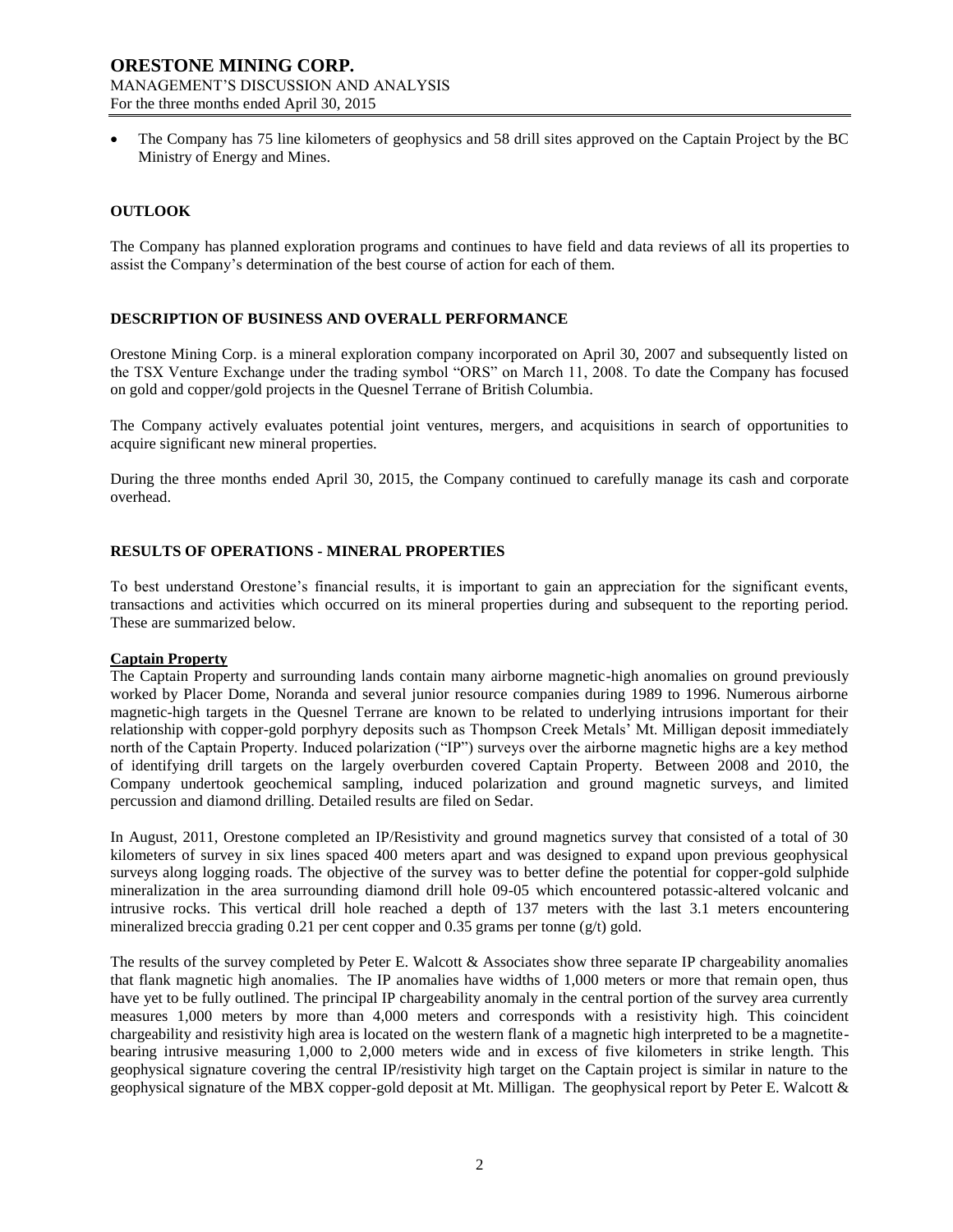Associates also recommends additional work to define anomalies that are located to the east and west of the current grid area.

In December of 2011, the Company initiated a diamond drilling program that was completed in January 2012. The drill program consisted of 4 holes totaling 1,275 meters with the objectives to test the previously described anomalies. Overburden depth from all the drill holes was relatively uniform, averaging 45 meters, which is consistent with overburden depth from the previous drill hole 09-05 The best results from the drilling are found in drill hole C11-01 that consisted of 0.23 g/t gold and 0.03% copper over 87 meters that included 0.298 g/t gold and 0.09% copper over 43 meters.

The drill program was successful in confirming the presence of copper and gold mineralization within a sequence of altered rocks consistent with that found in economic copper-gold porphyry systems. To confirm the presence of favorable alteration, a suite of samples from three holes were sent out for petrographic analysis. The results of this study support the Company`s interpretation that the alteration pattern from the drilling is indicating potential for economic mineralization and that more drilling is warranted.

In the fourth quarter of 2012, the Company completed 912.8 metres of diamond drilling in three holes in the East Mag or Admiral Target Area.

Vertical Hole C12-05 located 100 meters west of C11-01 was drilled to depth of 550.17 metres. The hole intersected bedrock at 63.7m; from 63.7m-150m sericite-carbonate altered volcanic rocks with 1-5% pyrite and minor chalcopyrite (copper mineral) were intersected; from 150m-550m moderate to strong potassic feldspar-actinolitebiotite and sericite-carbonate altered volcanics and monzonite porphyry dykes with finely disseminated magnetitepyrite-chalcopyrite and blebby chalcopyrite and finely disseminated chalcopyrite in potassic feldspar altered veins and flooded zones. Magnetite is disseminated throughout and is associated with zones of pervasive, felted secondary actinolite-biotite. The above described four hundred meter mineralized intercept of finely disseminated and locally coarse blebby chalcopyrite increases in intensity down hole and remains open at depth.

Hole C12-05 returned two significant intervals of strong gold mineralization; the upper zone grading 0.65 g/t gold and 0.06% copper (on an uncut basis) over 118.8 meters and the lower zone grading 0.41 g/t gold and 0.07% copper (on an uncut basis) over 164.6 meters. The mineralization in hole C12-05 remains open to depth and analytical results are tabled below.

| <b>Hole C12-05</b> | From/To     | Length   | Copper    | Gold        |
|--------------------|-------------|----------|-----------|-------------|
|                    | (meters)    | (meters) | (percent) | grams/tonne |
| Upper zone         | 88.1-206.9  | 118.8    | 0.06      | 0.65        |
| Incl.              | 152.1-161.2 | 9.1      | 0.27      | 6.46        |
| Lower zone         | 377.6-542.2 | 164.6    | 0.07      | 0.41        |
| Incl.              | 499.5-505.6 | 6.1      | 0.51      | 4.45        |
| Upper zone $*$     | 88.1-206.9  | 118.8    | 0.06      | 0.30        |
| Lower zone*        | 377.6-542.2 | 164.6    | 0.07      | 0.32        |

\*High Gold Values Cut to 1.6 g/t

In January of 2013, the Company conducted a detailed 130 kilometer ground magnetic survey that was completed in February 2013. The magnetic survey was designed to define the magnetic anomaly within the area of the recent drill discovery of significant gold/copper mineralization.

This magnetic survey was successful in in identifying new magnetic anomalies. Drilling conducted in late 2012 intercepted disseminated gold-copper mineralization associated with magnetic monzonite dyke swarms and strong potassic alteration conforming to the classic alkalic porphyry model. The data generated from the magnetic survey has defined the size and shape of the magnetic targets which are also related to moderate IP chargeability highs in excess of 10mV/V (millivolts/volts). Combined, this data has defined compelling drill targets which will allow future drilling efforts to focus on the magnetite/gold association.

The survey on the West Mag target area outlined three large magnetic highs over a northwesterly trending area measuring 2500m x 5000m, the largest and most significant, T9 measures 1000m x 4000m with a northwesterly strike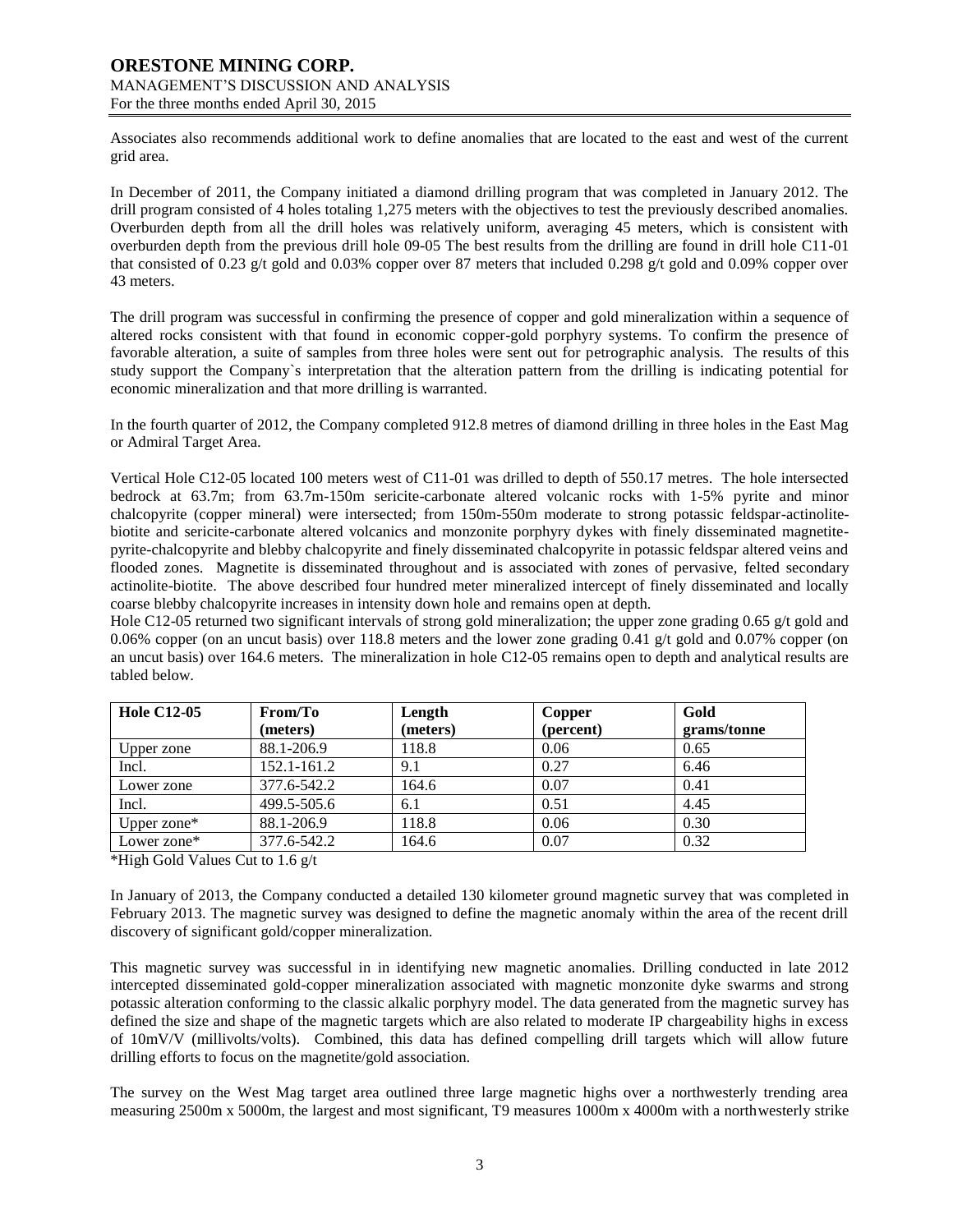length. These large targets lay four kilometeres to the west of the Admiral target. It is believed they represent magnetite-potassic alteration and magnetic monzonite intrusives.

In July 2013, the Company completed a drilling campaign that consisted of three diamond drill holes totaling 642 meters. Holes C13-01 and C13-02 were drilled 400 metres respectively NW and SE of significant potassic alteration and copper gold mineralization intersected in previous holes C12-05 and C11-01. Hole C13-03 was drilled in the center of the Admiral target, a large magnetic high measuring 1000 metres by 1500 metres located 800 metres north of holes C12-05 and C11-01.

Hole C13-03 intersected an unaltered and un-mineralized post mineral alkalic gabbro dyke from the bedrock contact at 78.9m to 280.0m. At a depth of 204.9m to 207.9m a xenolith fragment of highly potassic-sericite altered monzonite porphyry was intersected which assays 0.226% copper and 1.90 g/t gold over three metres. The post mineral dyke is situated in the centre of the magnetic high and it is interpreted to measure  $50 - 100$  metres in thickness and 1000 meters in strike length and the xenolith fragment or rafted block is thought to have been transported from immediate adjacent rocks.

Hole 13-02 was drilled at an Azimuth of -70 NE across a strong magnetic anomaly and intersected two sections of potassic-sericite altered volcanic and monzonite dykes separated by a section of post mineral andesite dykes. The first mineralized and altered dyke was intersected from 32.4m to 66.4m for an interval of 34m with an average grade of 0.073% copper and 0.20 g/t gold while the second altered and mineralized dyke was intersected from 121.3m to 170.1m for an interval of 48.8m with an average grade of 0.055% copper and 0.35 g/t gold.

Hole C13-01 intersected intensely quartz-sericite-pyrite altered volcanics on the south margin of the Admiral target averaging 183 ppm Cu and 52 ppb Au.

The Company now has all permits in place to facilitate 75 line kilometers of geophysics with 58 sites approved for drilling.

## **Todd Property**

The Company holds a 51% interest in the Todd Creek property which is comprised of approximately 12,222 hectares of mineral claims.

The Todd Creek property is located in northwest British Columbia, approximately 35 kilometers northeast of the town of Stewart. The property is within the Jurassic Hazelton, similar to the geological environment that hosts several large and significant mineral deposits. These deposits include the Granduc Mine (historic producer), Eskay Creek Mine (historic producer) and Kerr-Sulphurets-Mitchell deposit. The Company believes that the Todd property has the potential to host significant mineral deposits of a type consistent with the other known deposits in the district.

On April 30, 2010, Orestone signed the Todd Creek Joint Venture Agreement with Goldeye Explorations Limited and Polar Star Mining Corporation and became the Manager of the Joint Venture, in which the Company holds a 51% interest, acquired through the purchase of Intuitive Exploration Inc. ("Intuitive"). The Company completed the acquisition with Intuitive on June 3, 2010 by way of a share exchange. As of June 3, 2010 Intuitive was the Company's wholly-owned subsidiary and the Company is the parent of Intuitive. The principle asset of Intuitive is the 51% ownership in the Todd Creek Venture. Under the Todd Creek option agreement, the Company earned its 51% interest in the Todd Property by making payments on the property aggregating \$180,000, issuing 170,000 shares and by incurring expenses related to the Todd Creek Property aggregating \$2,500,000. Geofine has a net smelter return royalty in the amount of 2.5%. The Todd Creek Joint Venture pays a \$25,000 advance on the above royalty to Geofine every November.

Dr. Mark Fedikow of Mount Morgan Resources Ltd. completed a NI 43-101 technical report on the Todd Property and the Todd Creek Report has been filed on SEDAR at [www.sedar.com.](http://www.sedar.com/) The author of the Todd Creek Report, Dr. Fedikow, is an independent Qualified Person under NI 43-101.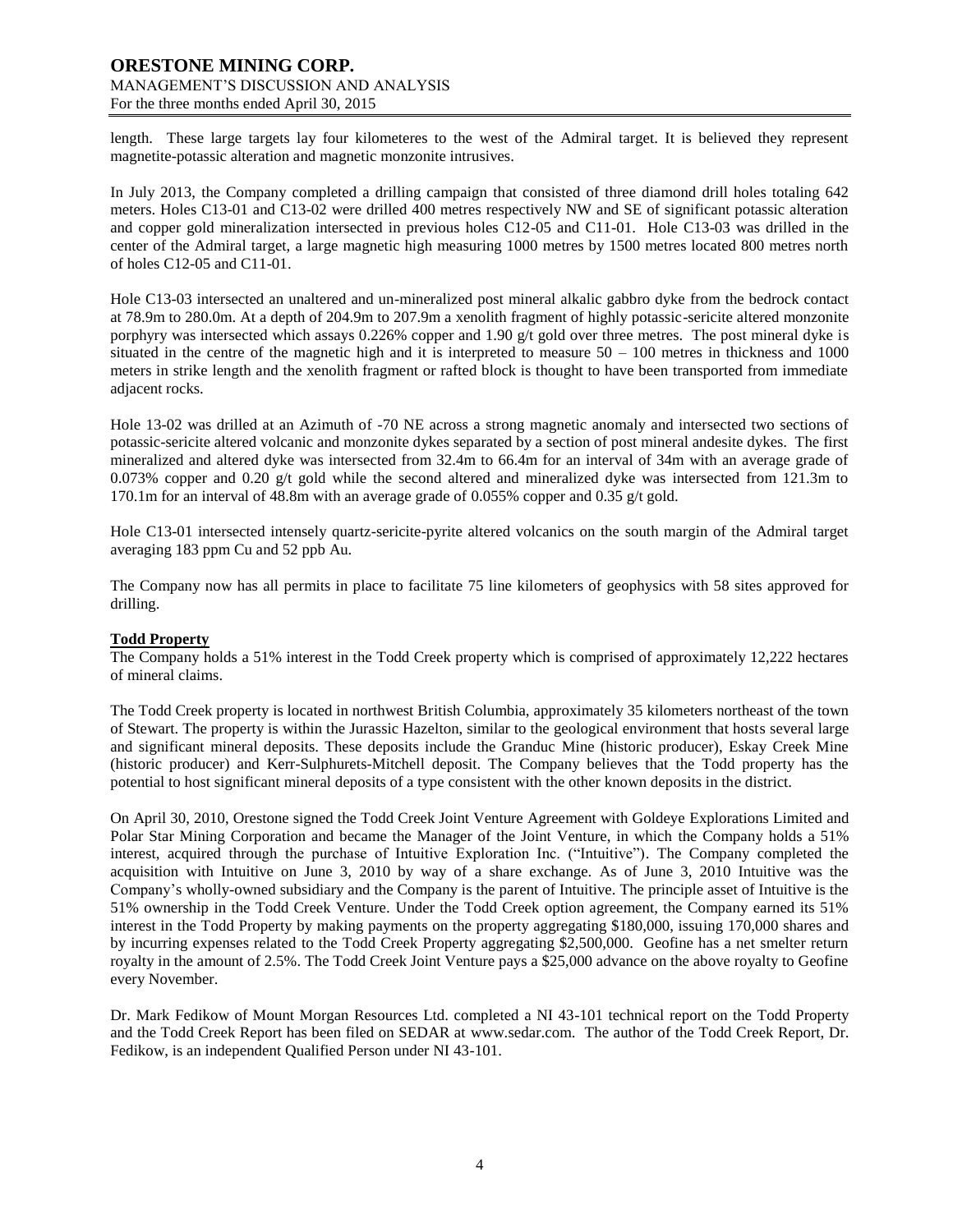# **Estrella de Oro Property**

On January 16, 2014, the Company signed a five year option agreement with Kootenay Silver Inc. to earn a 60% interest in the 700 hectare Estrella de Oro gold exploration property located in Sonora State, Mexico approximately 200 kilometers southeast of the city of Hermosillo.

In March of 2014, the Company completed an initial soil geochemistry program consisting of a grid covering an area of 500 metres by 700 metres. Results show a gold anomaly approximately 600 long by 100 to 150 metres wide that corresponds with previous positive surface sample results.

In August of 2014, the Company executed a trenching program consisting of 11 trenches of varying lengths totalling approximately 350 metres to test various targets developed through previous soil geochemistry, geological mapping and surface sample work.

In October 2014, the Company announced it had completed an initial soil geochemistry program consisting of a grid covering an area of 500 metres by 700 metres. The property did not appear to host the potential for a bulk-tonnage gold system in an order of magnitude initially anticipated.

In October 2014, the Company advised Kootenay that it will not be proceeding with the option agreement and wroteoff all \$65,881 (2013 - \$Nil) of project expenditures on the Estrella de Oro Property.

# **QUALIFIED PERSON**

The technical information reported in this MD&A has been reviewed and approved by Mr. Ross Zawada P. Geo., the Company's Exploration Manager. Mr. Zawada is a Professional Geoscientist and member of the Professional Engineers and Geoscientist Association of British Columbia (APGEBC) and a qualified person as defined by NI 43- 101.

## **IMPAIRMENT OF LONG-LIVED ASSETS**

The Company completed an impairment analysis as at April 30, 2015, which considered the indicators of impairment in accordance with IFRS 6, "Exploration for and Evaluation of Mineral Resources," and IAS 36, "Impairment of Assets". Management concluded that no impairment charge was required because:

- there have been no significant changes in the legal factors or climate that affects the value of the properties;
- all property rights remain in good standing;
- there have been no significant changes in the projections for the properties;
- exploration results continue to be positive;
- the Company intends to continue its exploration and development plans on its properties.

## **RISKS AND UNCERTAINTIES**

Below are some of the risks and uncertainties that the Company faces.

## *Industry*

The Company is engaged in the exploration of mineral properties, an inherently risky business. There is no assurance that a mineral deposit will ever be discovered and economically produced. Most exploration projects do not result in the discovery of commercially mineable ore deposits. If market conditions make financings difficult, it may be difficult for the Company to find joint venture partners. The Company may be unsuccessful in identifying and acquiring projects of merit.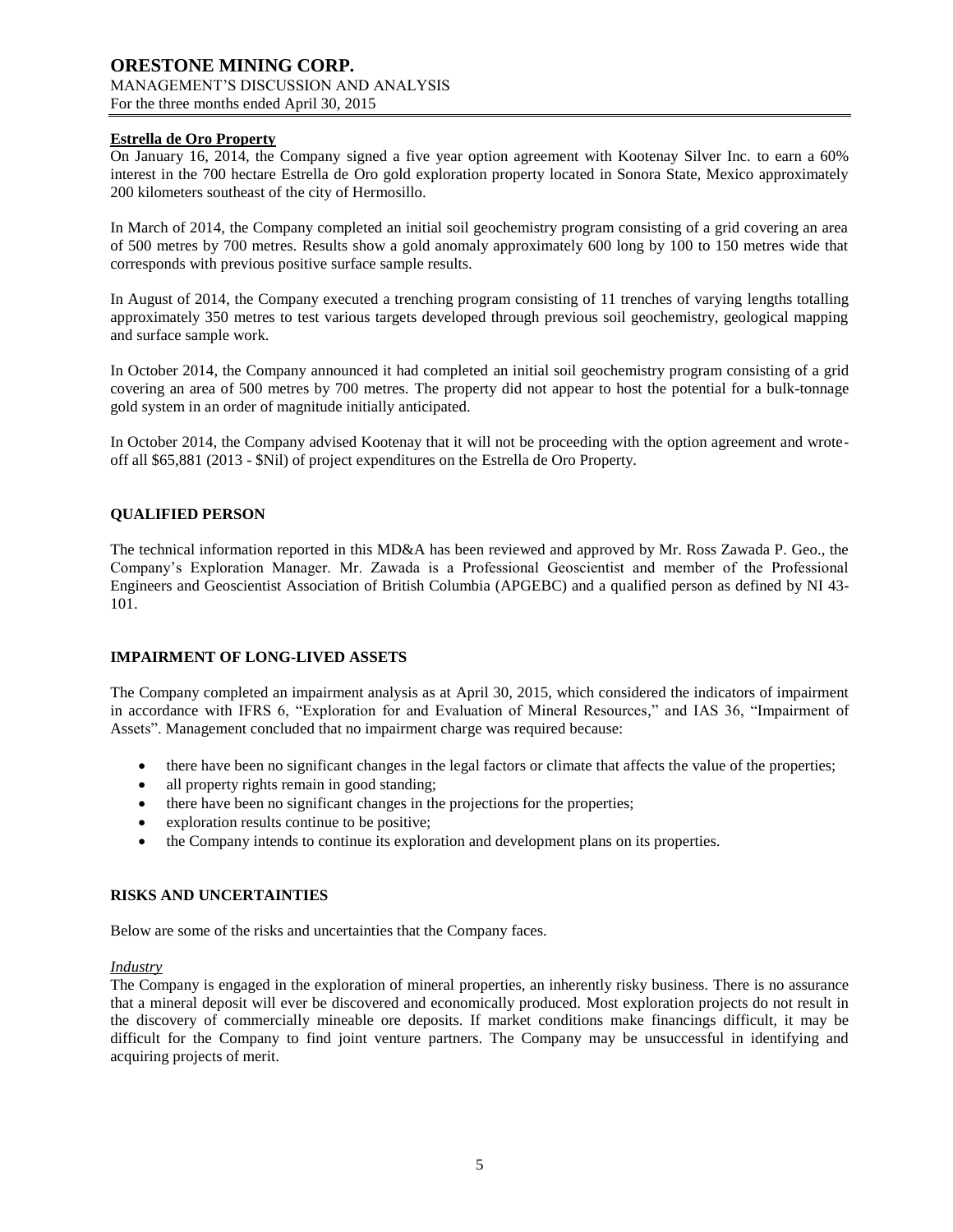## *Mineral resource estimates*

The estimation of reserves and mineralization is a subjective process and the accuracy of any such estimates is a function of the quality of available data and of engineering and geological interpretation and judgment. No assurances can be given that the volume and grade of reserves recovered and rates of production will not be less than anticipated.

## *Gold and metal prices*

The price of gold is affected by numerous factors including central bank sales, producer hedging activities, the relative exchange rate of the U.S. dollar with other major currencies, supply and demand, political, economic conditions and production levels. In addition, the price of gold has been volatile over short periods of time due to speculative activities. The prices of other metals and mineral products that the Company may explore have the same or similar price risk factors.

## *Cash flows and additional funding requirements*

The Company currently has no revenue from operations. If any of its exploration programs are successful and optionees of properties complete their earn-in, the Company would have to provide its share of ongoing exploration and development costs in order to maintain its interest or be reduced in interest or to a royalty interest. Additional capital would be required to put a property into commercial production. The sources of funds currently available to the Company are equity capital or the offering of an interest in its projects to another party. Current economic conditions have limited the Company's ability to access financing through equity markets and this has created significant uncertainty as to the Company's ability to fund ongoing operations for the next operating period.

## *Environmental*

The Company's exploration and development activities are subject to extensive laws and regulations governing environment protection. The Company is also subject to various reclamation-related conditions. Although the Company closely follows and believes it is operating in compliance with all applicable environmental regulations, there can be no assurance that all future requirements will be obtainable on reasonable terms. Failure to comply may

result in enforcement actions causing operations to cease or be curtailed and may include corrective measures requiring capital expenditures. Intense lobbying over environmental concerns by NGOs has caused some governments to cancel or restrict development of mining projects. Current publicized concern over climate change may lead to carbon taxes, requirements for carbon offset purchases or new regulation. The costs or likelihood of such potential issues to the Company cannot be estimated at this time.

# *Laws and regulations*

The Company's exploration activities are subject to extensive federal, provincial, state and local laws and regulations governing prospecting, development, production, exports, taxes, labour standards, occupational health and safety, mine safety and other matters in all the jurisdictions in which it operates. These laws and regulations are subject to change, can become more stringent and compliance can therefore become more costly. The Company applies the expertise of its management, advisors, employees and contractors to ensure compliance with current laws.

# *Title to mineral properties*

While the Company has investigated title to its mineral properties, this should not be construed as a guarantee of title. The properties may be subject to prior unregistered agreements or transfers and title may be affected by undetected defects. Unresolved native land claim issues in Canada may affect its properties in this jurisdiction in the future.

# *Possible dilution to present and prospective shareholders*

The Company's plan of operation, in part, contemplates the financing of its business by the issuance of securities and possibly, incurring debt. Any transaction involving the issuance of previously authorized but unissued shares of common stock, or securities convertible into common stock, would result in dilution, possibly substantial, to present and prospective holders of common stock. The Company may seek joint venture partners to fund in whole or in part exploration projects. This dilutes the Company's interest in properties. This dilution is undertaken to spread or minimize the risk and to expose the Company to more exploration plays. However, it means that any increased market capitalization or profit that might result from a possible discovery would be shared with the joint venture partner. There is no guarantee that the Company can find a joint venture partner for any property.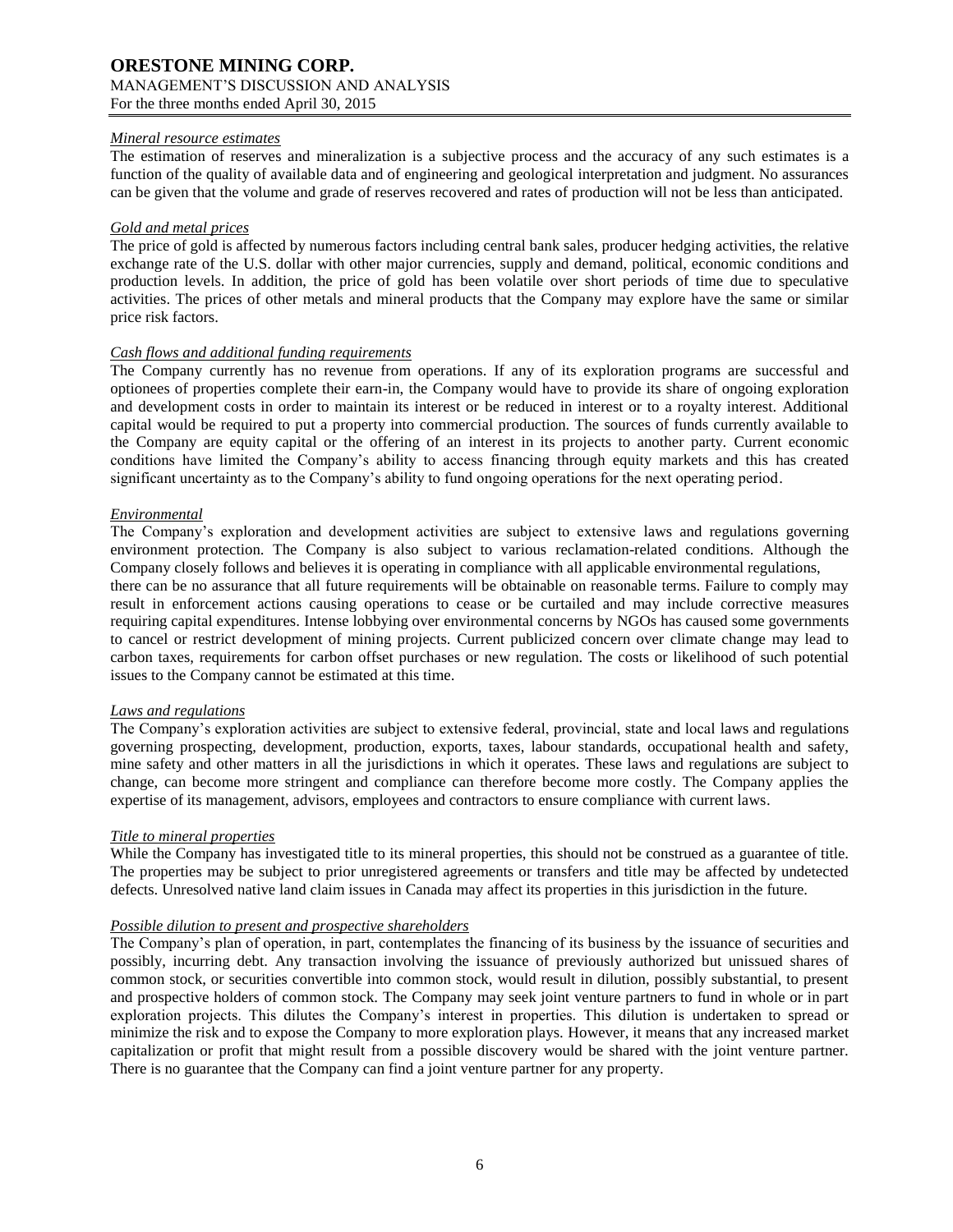# **ORESTONE MINING CORP.**

# MANAGEMENT'S DISCUSSION AND ANALYSIS

For the three months ended April 30, 2015

# *Material risk of dilution presented by large number of outstanding share purchase options and warrants*

At April 30, 2015, there were 2,992,500 stock options outstanding. Directors and officers hold 2,512,000 of the options and 480,500 are held by employees and consultants of the Company. At April 30, 2015, there were 889,705 outstanding warrants with expiry date of June 20, 2015.

# *Trading volume*

The relatively low trading volume of the Company's shares reduces the liquidity of an investment in its shares.

# *Volatility of share price*

Market prices for shares of early stage companies are often volatile. Factors such as announcements of mineral discoveries or discouraging exploration results, changes in financial results, and other factors could have a significant effect on share price.

# *Competition*

There is competition from other mining exploration companies with operations similar to the Company's. Many of the companies with which it competes have operations and financial strength greater than the Company's.

## *Dependence on management*

The Company depends heavily on the business and technical expertise of its management.

# *Conflict of interest*

Some of the Company's directors and officers are directors and officers of other natural resource or mining-related companies. These associations may give rise from time to time to conflicts of interest. As a result of such conflict, the Company may miss the opportunity to participate in certain transactions.

# **SUMMARY OF SELECTED ANNUAL FINANCIAL INFORMATION**

|                                                                         | Year ended        | Year ended<br>January 31, 2015<br>January 31, 2014 |                   |
|-------------------------------------------------------------------------|-------------------|----------------------------------------------------|-------------------|
|                                                                         |                   |                                                    |                   |
|                                                                         | <b>Under IFRS</b> | <b>Under IFRS</b>                                  | <b>Under IFRS</b> |
|                                                                         | \$                | \$                                                 | \$                |
| Net sales / total revenues                                              |                   |                                                    |                   |
| Income (loss) before discontinued operations and<br>extraordinary items | (378, 809)        | (571, 151)                                         | (639, 240)        |
| Per share basis                                                         | (0.01)            | (0.02)                                             | (0.03)            |
| Diluted per share basis                                                 | (0.01)            | (0.02)                                             | (0.03)            |
| Net income or loss, total                                               | (378, 809)        | (571, 151)                                         | (639, 240)        |
| Per share basis                                                         | (0.01)            | (0.02)                                             | (0.03)            |
| Diluted per share basis                                                 | (0.01)            | (0.02)                                             | (0.03)            |
| Total assets                                                            | 4,073,496         | 4,409,542                                          | 4,942,130         |
| Total long-term financial liabilities                                   |                   |                                                    |                   |
| Cash dividends declared per share                                       |                   |                                                    |                   |

# **SUMMARY OF QUARTERLY FINANCIAL INFORMATION**

| Fiscal quarter ended | Revenues <sup>*</sup> | <b>Net</b><br>income $(\text{loss})^{**}$ | Loss per share<br>from continuing<br>operations | <b>Net</b><br>comprehensive<br>income (loss) | <b>Net</b><br>income (loss)<br>per share |
|----------------------|-----------------------|-------------------------------------------|-------------------------------------------------|----------------------------------------------|------------------------------------------|
| $30-Apr-15$          | Nil                   | (82,590)                                  | (0.00)                                          | (82, 481)                                    | (0.00)                                   |
| $31$ -Jan-15         | Nil                   | (64, 801)                                 | (0.00)                                          | (66, 757)                                    | (0.00)                                   |
| $31-Oct-14$          | Nil                   | (68, 976)                                 | (0.00)                                          | (135, 487)                                   | (0.00)                                   |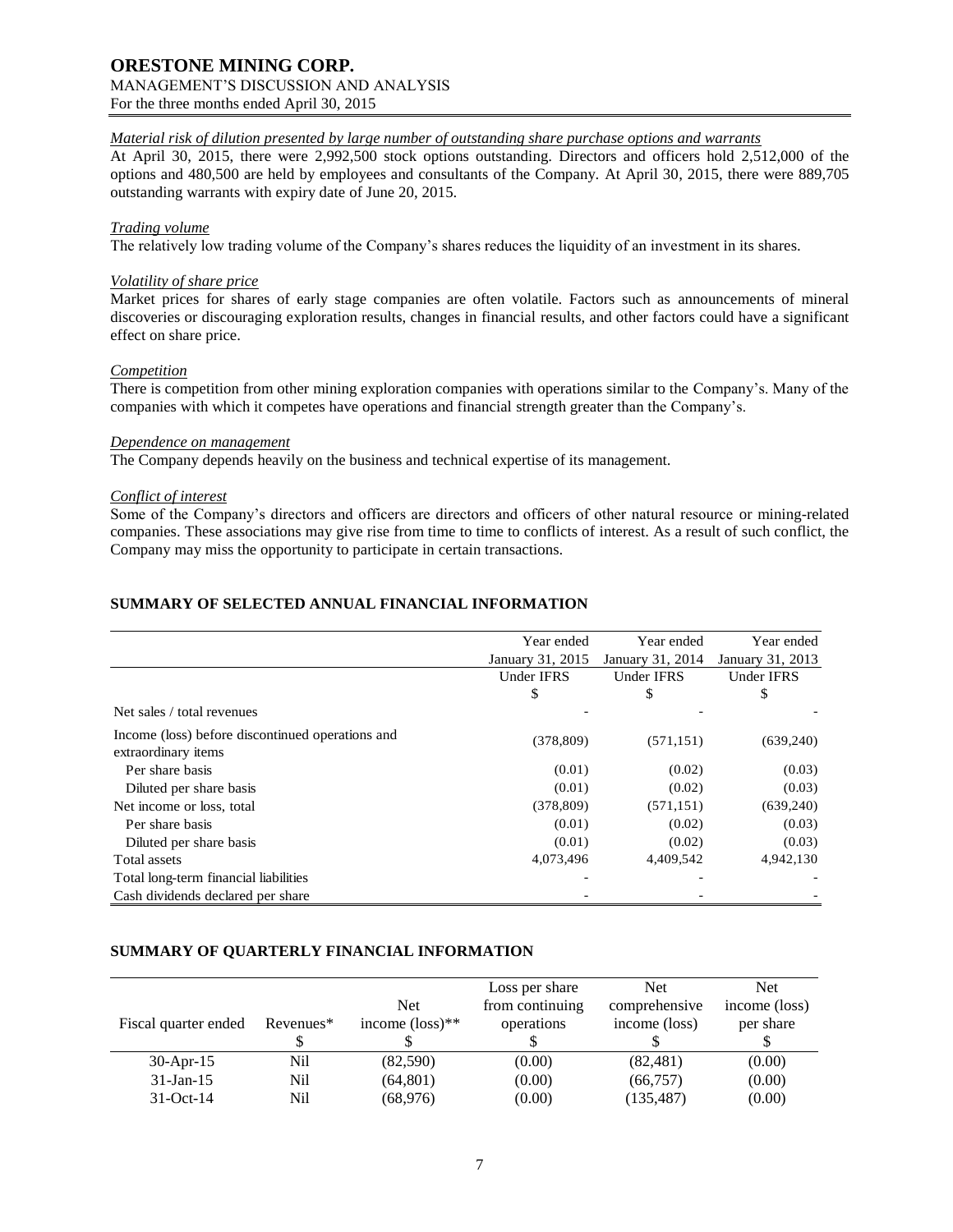| $31 -$ Jul - 14 | Nil | (78, 169)  | (0.00) | (88,190)  | (0.00) |
|-----------------|-----|------------|--------|-----------|--------|
| $30$ -Apr-14    | Nil | (89, 588)  | (0.00) | (88, 375) | (0.00) |
| $31$ -Jan-14    | Nil | (83, 814)  | (0.00) | (116,318) | (0.00) |
| $31-Oct-13$     | Nil | (118, 423) | (0.00) | (116,318) | (0.00) |
| $31 -$ Jul - 13 | Nil | (155,204)  | (0.00) | (151,775) | (0.00) |

Revenues exclude interest income.

\*\* Net income (loss) before income taxes.

*Results of operation for the three months ended April 30, 2015 compared to the three months ended April 30, 2014:* For the quarter ended April 30, 2015 the Company recorded a net comprehensive loss of \$82,481 (loss per share - \$0.00) compared to \$88,375 (loss per share - \$0.01) in the third quarter of fiscal 2014.

During the three months ended April 30, 2015, the Company incurred \$82,590 (2014 - \$89,588) in general and administrative expenses, of which \$Nil (2014 - \$9,118) relates to non-cash share-based payments expense for options vested during the period and non-cash depreciation of \$12 (2014 - \$28). Excluding the non-cash items, the Company's general and administrative expenses amounted to \$82,578 compared to 2014's \$80,442, an increase of \$2,136. The increase was primarily due to an increase in project search expenses of \$9,188 due to the increase of travel expenses to potential project sites, offset by a decrease in office and miscellaneous expenses of \$4,304 due to a decrease in rent and miscellaneous office expenses in an increased effort to conserve the Company's treasury and a decrease in professional fees of \$2,243 due to the reduction in legal fees. Other administrative expenditures varied over the periods but the overall effect of these variances was not material.

During the three months ended April 30, 2015, the Company had interest income of \$109 compared to 2014's \$1,213, a decrease of \$1,104. The decrease was due to the decrease in cash invested in Guaranteed Investment Certificates  $(GIC's)$ .

During the three months ended April 30, 2015, the Company spent \$8,803 in exploration costs compared to \$23,901 exploration costs incurred in same period in fiscal 2015.

# **LIQUIDITY AND CAPITAL RESOURCES**

At April 30, 2015, the Company had current assets of \$164,936 and current liabilities of \$82,987 (January 31, 2015 - \$243,063 and \$76,503 respectively). Working capital was \$81,949 (January 31, 2015 – working capital of \$166,560). Cash and cash equivalents totaled \$76,692 as at April 30, 2015, a decrease of \$66,277 from \$142,969 as at January 31, 2015. The decrease was a result of (a) \$57,474 (2014 - \$42,235) spent in its operating activities including changes in working capital, and (b) \$8,803 (2014 - \$23,901) spent on the Company's mineral properties and property, plant and equipment.

The Company has obligations pursuant to option agreements it has entered into. The Company has no contractual commitments to satisfy these obligations, however it would forfeit any interest it may have earned to that date should it decide not to satisfy these obligations. Detailed terms of those agreements and the obligations are included in the financial statements.

Management estimates that the current cash position and future cash flows from warrants and options will be sufficient for the Company to carry out its anticipated exploration and operating plans through the end of its fiscal 2016.

There may be circumstances where, for sound business reasons, a reallocation of funds may be necessary in order to the Company to achieve its stated business objectives.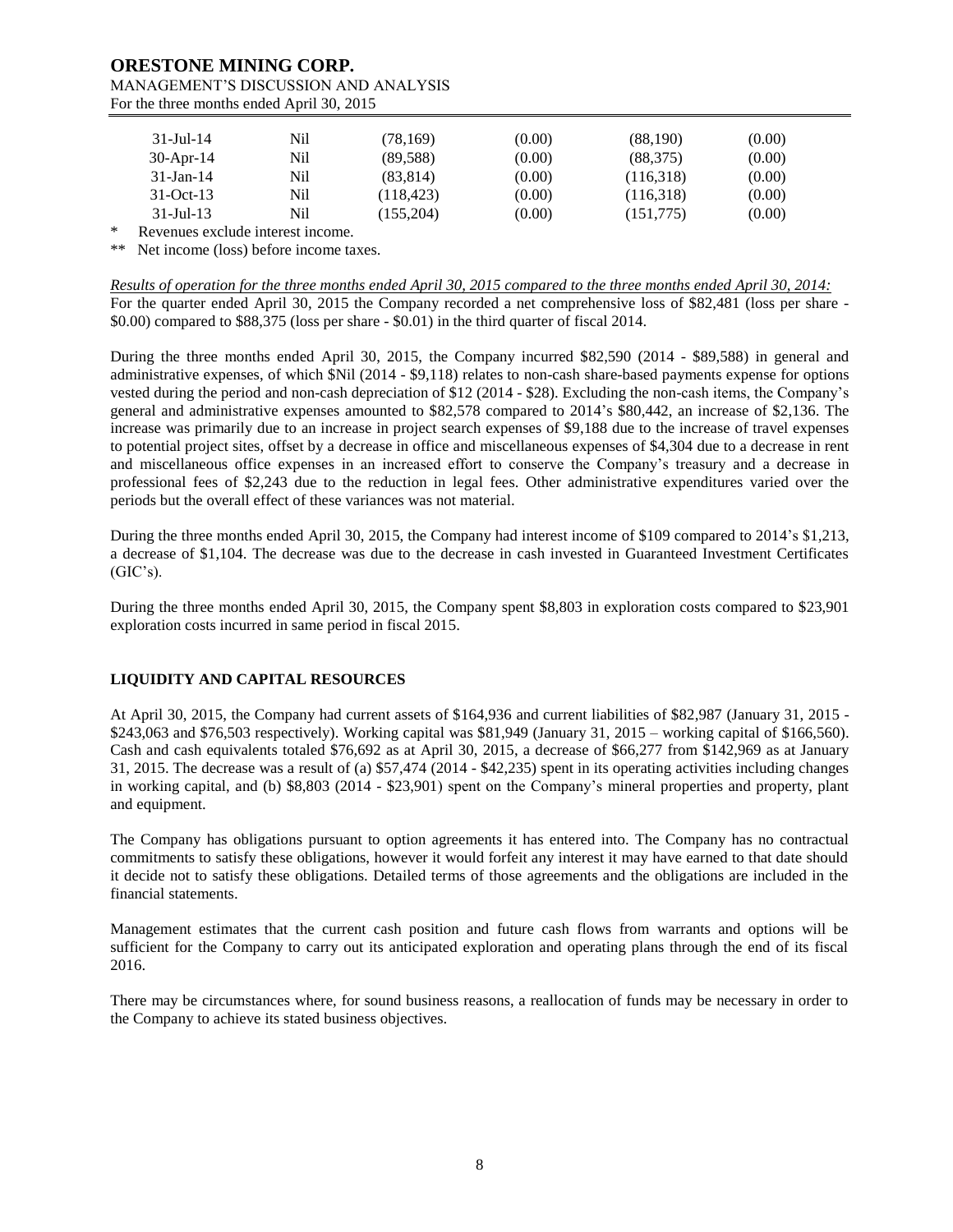# **OFF BALANCE SHEET ARRANGEMENTS**

The Company has no off-balance sheet arrangements that would potentially affect its operations or financial condition of the Company.

## **OUTSTANDING SHARE DATA**

#### Common Shares

The authorized share capital of the Company consists of an unlimited number of common shares without par value.

On February 10, 2014, the Company issued 200,000 shares pursuant to the Estrella de Oro Property agreement at a deemed price of \$0.02 per share.

|                  | Number of common shares<br>issued and outstanding | <b>Share Capital Amount</b> |
|------------------|---------------------------------------------------|-----------------------------|
| January 31, 2014 | 37.572.233                                        | \$6,142,828                 |
| January 31, 2015 | 37.772.233                                        | \$6,148,828                 |
| April 30, 2015   | 37,772,233                                        | \$6,148,828                 |

Stock options

The Company has adopted an incentive share option plan for its directors, officers, employees and consultants under which the Company may gran options to acquire a maximum number of common shares equal to 10% of the total issued and outstanding common shares of the Company.

As at April 30, 2015, the Company had a total of 2,992,500 options outstanding with exercise prices ranging from \$0.10 to \$0.42 expiring between September 8, 2016 and October 8, 2018. If all the remaining outstanding options were exercised, the Company's available cash would increase by \$507,000.

As at April 30, 2015 stock options were outstanding as follows:

| Number of<br>shares | Exercise<br>price $(\$)$ | Expiry date        |
|---------------------|--------------------------|--------------------|
| 312,500             | 0.42                     | September 8, 2016  |
| 50,000              | 0.40                     | September 29, 2016 |
| 1,855,000           | 0.15                     | October 26, 2017   |
| 625,000             | 0.10                     | June 28, 2018      |
| 150,000             | 0.10                     | October 8, 2018    |
| 2,992,500           |                          |                    |

Warrants

As at April 30, 2015, a total of 889,705 share purchase warrants were outstanding as follows:

| Number of | Exercise     |                    |
|-----------|--------------|--------------------|
| Warrants  | Price $(\$)$ | <b>Expiry Date</b> |
| 889.705   | 0.14         | June 20, 2015      |
| 889.705   |              |                    |

If all the remaining outstanding warrants were exercised, the Company available cash would increase by \$124,559.

At the date of this MD&A, there were 37,772,233 common shares issued and outstanding and 41,654,438 common shares outstanding on a diluted basis.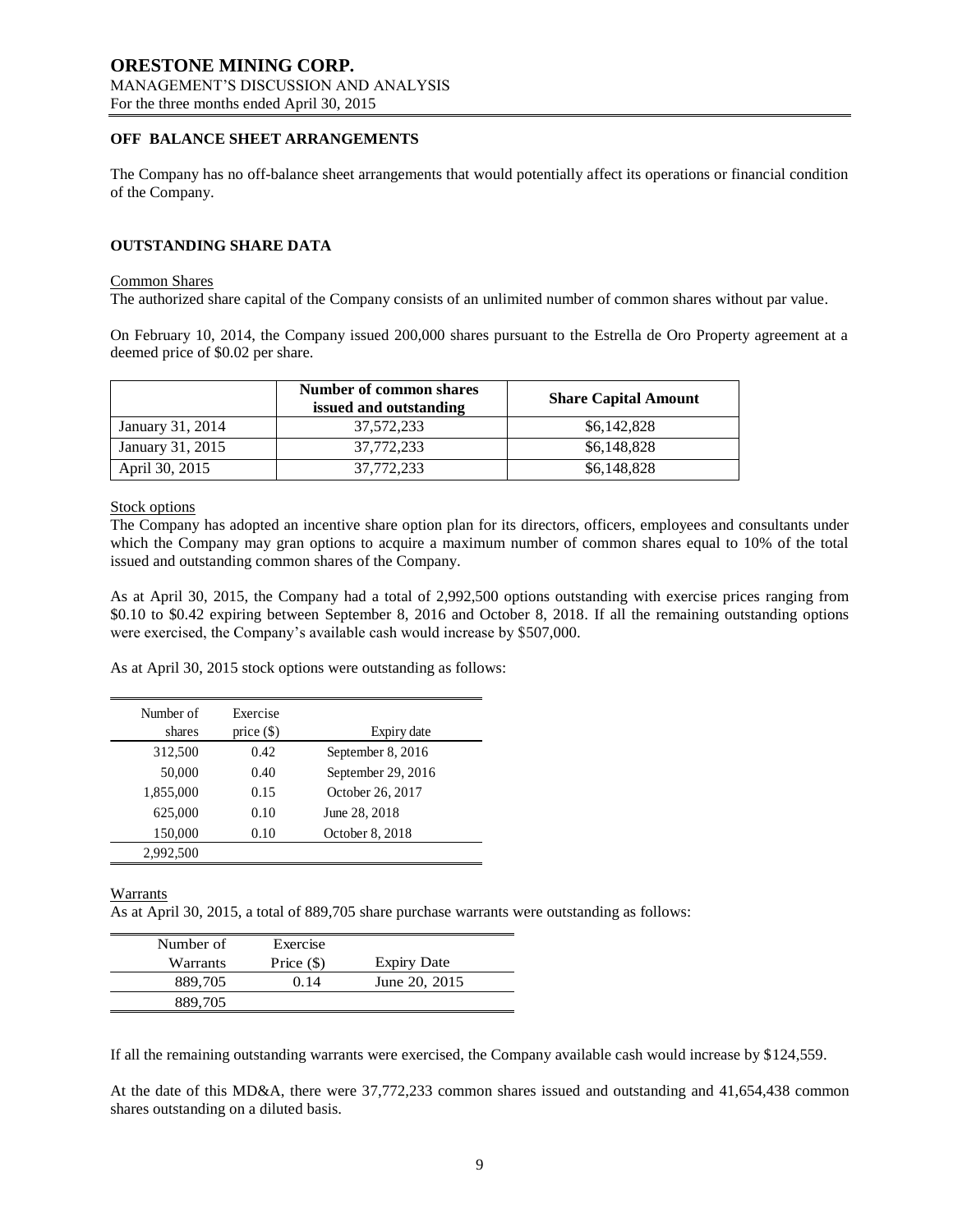# **ORESTONE MINING CORP.** MANAGEMENT'S DISCUSSION AND ANALYSIS

For the three months ended April 30, 2015

# **RELATED PARTY TRANSACTIONS**

#### a) Key management personnel compensation

The aggregate value of transactions and outstanding balances relating to key management personnel and entities over which they have control or significant influence were as follows:

|                              | April 30, | April 30, |
|------------------------------|-----------|-----------|
|                              | 2015      | 2014      |
|                              |           |           |
| Short-term employee benefits | 32.640    | 32,640    |
| Share-based payments         | -         | -         |
|                              | 32,640    | 32,640    |

## b) Other related party transactions

|                                                                         |         | Total charged as at |           | Balance outstanding as at |             |
|-------------------------------------------------------------------------|---------|---------------------|-----------|---------------------------|-------------|
|                                                                         |         | April 30,           | April 30, | April 30,                 | January 31, |
| Amounts receivable from:                                                | Service | 2015                | 2014      | 2015                      | 2015        |
|                                                                         |         | \$                  | \$        |                           | \$          |
|                                                                         |         |                     |           |                           |             |
| A public company with a director in<br>common with the Company          | Rent    | 12.760              | 13.678    | 665                       |             |
| A private company controlled by a<br>director of the Company (Note 4)   | Rent    | 3.271               | 3.271     | 38,460                    | 24,524      |
|                                                                         |         |                     |           |                           |             |
| A public company with a director in<br>common with the Company (Note 4) | Rent    | 3.271               | 3.271     | 13.252                    | 9,968       |
|                                                                         |         | 19.211              | 20.219    | 52,377                    | 34.492      |

Amounts owing to/from related parties are non-interest bearing, unsecured, and have no fixed terms of repayment.

## **PROPOSED TRANSACTIONS**

The Company does not currently have any proposed transactions approved by the board of directors. All current transactions are fully disclosed in the financial statements for the three months ended April 30, 2015.

## **OTHER ITEMS NOT RELATED TO ONGOING BUSINESS ACTIVITIES**

#### *Changes in the direction of business*

Since incorporation on April 30, 2007, the Company is and continues to be primarily in the exploration stage with respect to its mineral properties.

# **FINANCIAL INSTRUMENTS AND RISK MANAGEMENT**

The Company's financial instruments consist of cash, receivables, mineral tax credit recoverable, loans payable, accounts payable and due to related parties. The carrying value of these financial instruments approximates their fair value and are measured based on Level 1 of the fair value hierarchy. The Company's financial instruments are exposed to certain financial risks, including currency risk, credit risk, liquidity risk and interest risk.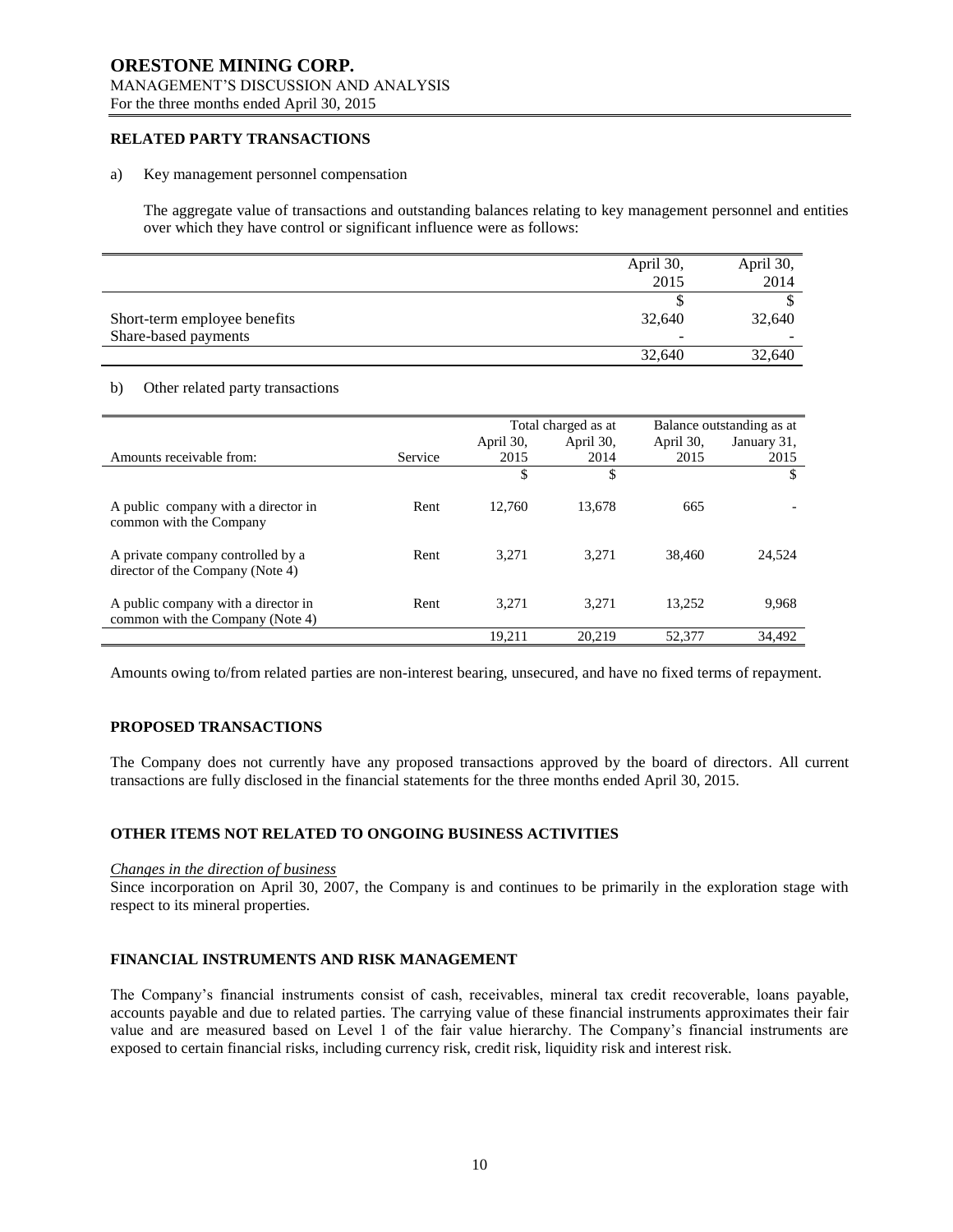# **Management of Financial Risk**

The Company's financial instruments are exposed to certain financial risks, which include credit risk, interest rate risk, liquidity risk, and market risk.

## *Credit Risk*

Credit risk is the risk that one party to a financial instrument will fail to fulfill an obligation causing the other party to incur a financial loss. The Company is exposed to credit risks arising from its cash holdings and receivables. The Company manages credit risk by placing cash with major Canadian financial institutions. Receivables are due from the Government of Canada and for reimbursements. Management believes that credit risk related to these amounts is low. As at April 30, 2015, the Company's maximum exposure to credit risk is the carrying value of its cash equivalents and accounts receivable.

## *Interest Rate Risk*

Interest rate risk is the risk that an investment's value will change due to a change in the level of interest rates. The Company's exposure to interest rate risk relates to its ability to maintain the current rate of interest on its short-term investment.

## *Liquidity Risk*

Liquidity risk is the risk that the Company will not have sufficient funds to meet its financial obligations when they are due. To manage liquidity risk, the Company reviews additional sources of capital to continue its operations and discharge its commitments as they become due.

## *Market Risk*

Market risk is the risk that the fair value or future cash flows of a financial instrument will fluctuate because of changes in market prices. Market risk comprises three types of risk: currency risk, interest rate risk and price risk. The Company is not subject to currency risk as the functional currency is the Canadian dollar. The Company does not use any form of derivative or hedging instruments to reduce its foreign currency risk. The Company is not affected by price risk.

## *Management of Industry Risk*

The Company is engaged primarily in the mineral exploration field and manages related industry risk issues directly. The Company is potentially at risk for environmental reclamation and fluctuations in commodity based market prices associated with resource property interests. Management is of the opinion that the Company addresses environmental risk and compliance in accordance with industry standards and specific project environmental requirements.

## *Commodity Price Risk*

The ability of the Company to explore its mineral properties and the future profitability of the Company are directly related to the market price of gold and other precious metals.

## **Management of Capital**

The Company manages its common shares, stock options and warrants as capital. The Company's objectives when managing capital are to safeguard the Company's ability to continue as a going concern in order to pursue the exploration of its mineral properties to maintain a flexible capital structure which optimizes the costs of capital at an acceptable risk.

The Company manages the capital structure and makes adjustments to it in light of changes in economic conditions and the risk characteristics of the underlying assets. To maintain or adjust the capital structure, the Company may attempt to issue new shares and, acquire or dispose of assets.

# **ACCOUNTING ESTIMATES AND JUDGMENTS**

The preparation of the condensed consolidated interim financial statements requires management to make estimates and judgments and form assumptions that affect the reported amounts and other disclosures in these financial statements. The estimates and associated assumptions are based on historical experience and various other factors that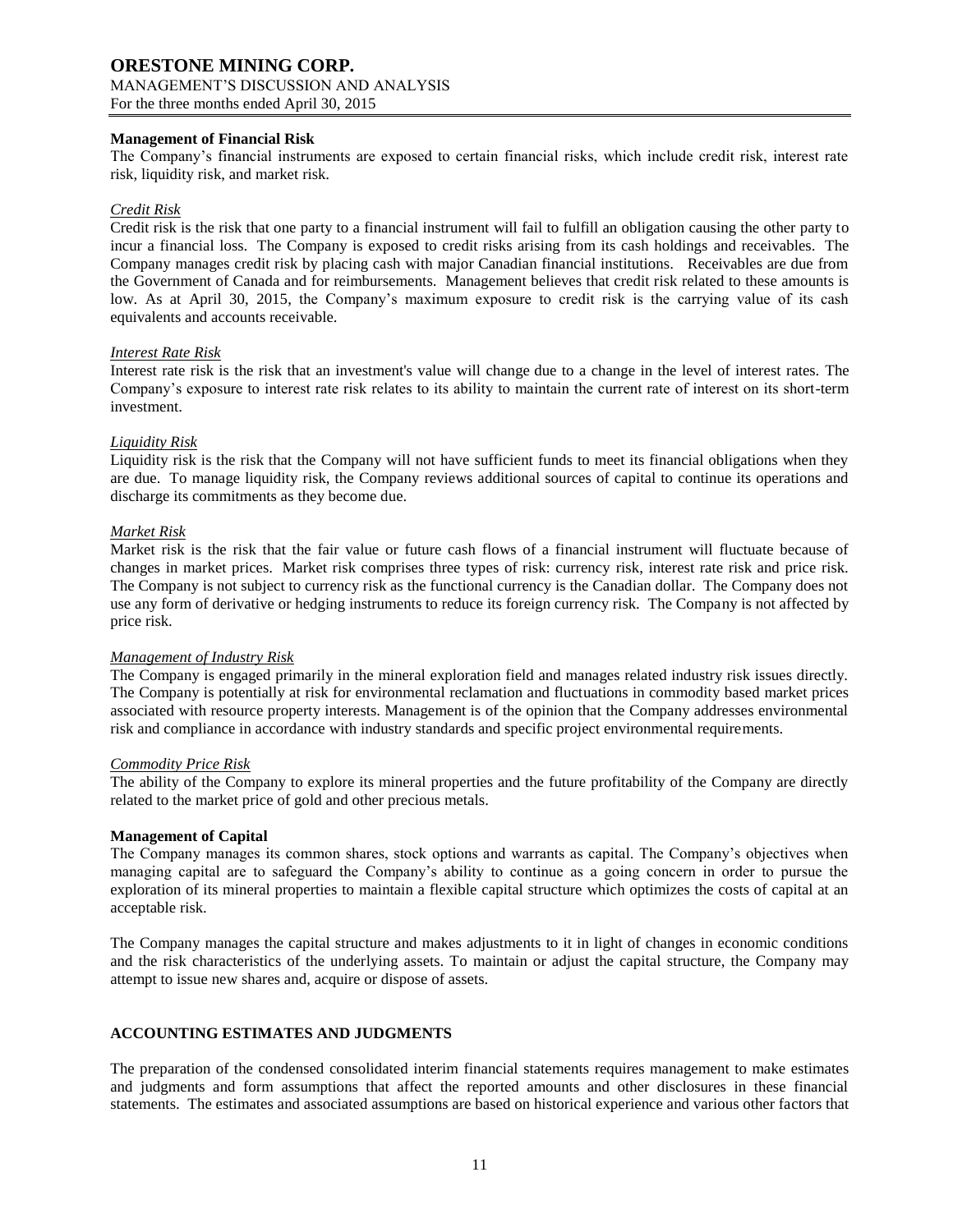are believed to be reasonable under the circumstances, the results of which form the basis of making the judgments about carrying values of assets and liabilities that are not readily apparent from other sources. Actual results may differ from these estimates under different assumptions and conditions.

The estimates and underlying assumptions are reviewed on an ongoing basis. Revisions to accounting estimates are recognized in the period in which the estimate is revised if the revision affects only that period or in the period of the revision and further periods if the review affects both current and future periods.

Critical accounting estimates are estimates and assumptions made by management that may result in material adjustments to the carrying amount of assets and liabilities within the next financial year. Critical estimates used in the preparation of these financial statements include, among others, the recoverability of accounts receivable and deferred income tax assets, impairment of assets, measurement of share-based payments and valuation of reclamation obligations.

Critical accounting judgments are accounting policies that have been identified as being complex or involving subjective judgments or assessments. Critical accounting judgments include the expected economic lives of and the estimated future operating results and net cash flows from exploration properties and equipment.

# **ADOPTION OF NEW AND REVISED STANDARDS AND INTERPRETATIONS**

## **New and amended standards adopted by the Company**

Effective February 1, 2013, the Company adopted the following new and revised IFRS that were issued by the IASB:

- Amendments to IAS 1, Presentation of Items of Other Comprehensive Income
- IFRS 7, Financial Instruments: Disclosures
- IFRS 10, Consolidated Financial Statements
- IFRS 11, Joint Arrangements
- IFRS 12, Disclosure of Interests in Other Entities
- IFRS 13, Fair Value Measurement
- IAS 19, Employee Benefits
- IAS 27, Separate Financial Statements
- IAS 28, Investments in Associates and Joint Ventures
- IFRIC 20, Stripping Costs in the Production Phase of a Surface Mine

The application of these new and revised IFRS has not had any material impact on the amounts reported for the current and prior periods but may affect the accounting for future transactions or arrangements.

# **New standards, amendments and interpretations to existing standards not yet effective**

- Effective for annual reporting periods beginning on or after January 1, 2014:
	- IAS 32, Offsetting Financial Assets and Financial Liabilities
	- IAS 36, Recoverable Amount Disclosures for Non‐Financial Assets
	- IAS 39, Novation of Derivatives and Continuation of Hedge Accounting
	- IFRIC 21, Levies
	- Effective date to be finalized:
	- IFRS 9, Financial Instruments, Classification and Measurement

The Company has not early adopted these new and amended standards and is currently assessing the impact that these standards will have on the Company's financial statements.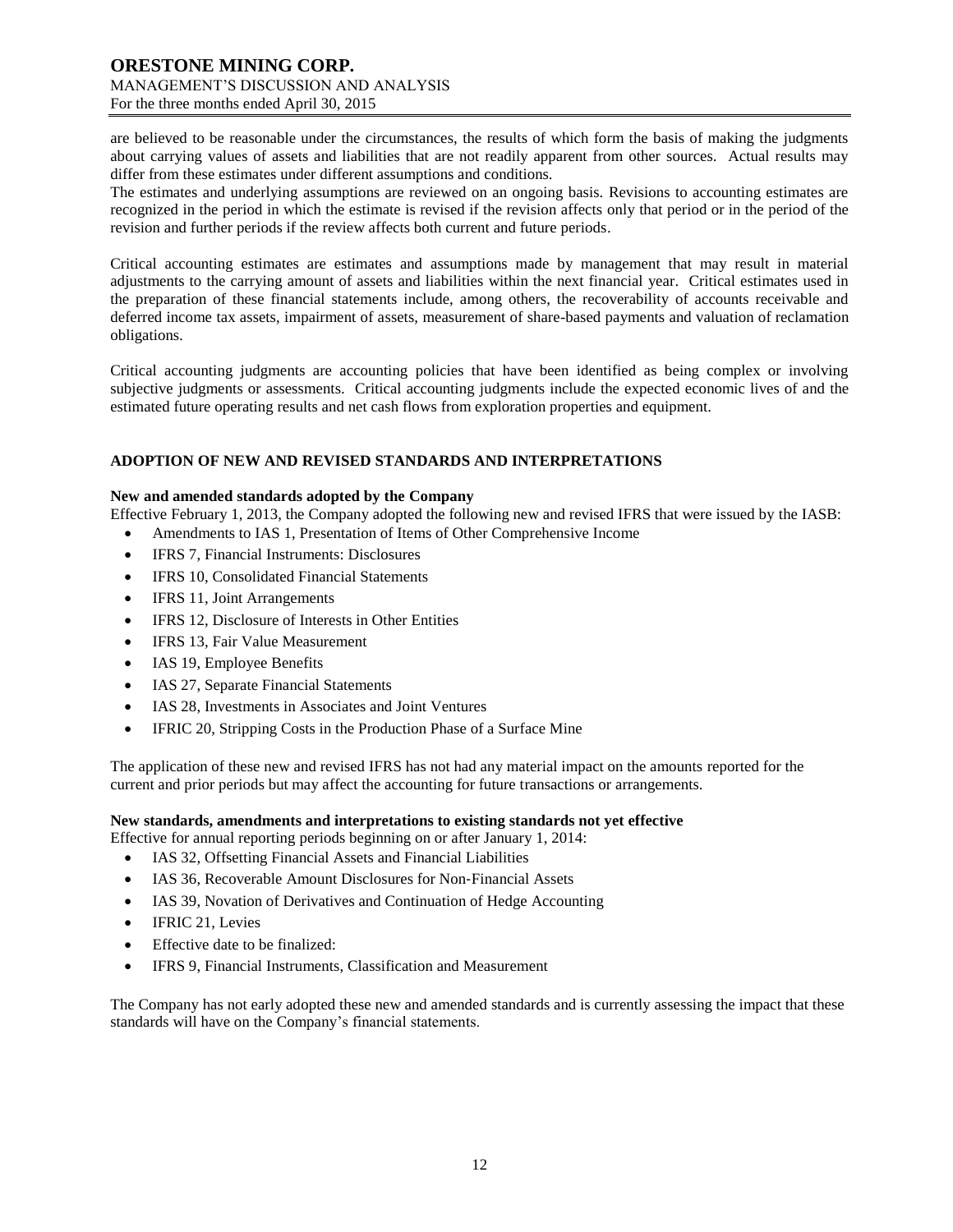# **ORESTONE MINING CORP.** MANAGEMENT'S DISCUSSION AND ANALYSIS

For the three months ended April 30, 2015

# **OTHER MD&A DISCLOSURE REQUIREMENTS**

## Information available on SEDAR:

As specified by National Instrument 51-102, Orestone advises readers of this MD&A that important additional information about the Company is available on the SEDAR website (www.sedar.com).

# Disclosure by venture issuer without significant revenue

An analysis of the material components of the Company's general and administrative expenses is disclosed in the financial statements to which this MD&A relates. An analysis of the material components of the mineral property and deferred exploration costs of the Company's mineral properties for its first two completed financial years is disclosed in Note 6 to the financial statements to which this MD&A relates.

## Going concern issue

The Company is in the exploration stage and has no revenue or income from operations. The Company has limited capital resources and has to rely upon the sale of equity and/or debt securities for cash required for exploration and development purposes, for acquisitions and to fund the administration of the Company. Since the Company does not expect to generate any revenues from operations in the near future, it must continue to rely upon the sales of its equity or debt securities or joint venture agreements to raise capital. It follows that there can be no assurance that financing, whether debt or equity, will be available to the Company in the amount required by the Company at any particular time or for any period and that such financing can be obtained on terms satisfactory to the Company.

The Company's financial statements have been prepared on a going concern basis which assumes that the Company will be able to realize its assets and discharge its liabilities in the normal course of business for the foreseeable future. The continuing operations of the Company are dependent upon its ability to obtain the necessary financing to meet its ongoing commitments and further its mineral exploration programs.

The Company may encounter difficulty sourcing future financing in light of the recent economic downturn. The current financial equity market conditions and the inhospitable funding environment make it difficult to raise capital through the private placements of shares. The junior resource industry has been severely affected by the world economic situation as it is considered speculative and high-risk in nature, making it even more difficult to fund. While the Company is using its best efforts to achieve its business plans by examining various financing alternatives, there is no assurance that the Company will be successful with any financing ventures.

## Evaluation of Disclosure Controls and Procedures

Disclosure controls and procedures are designed to provide reasonable assurance that all relevant information is gathered and reported to senior management, including the Company's Chief Executive Officer and Chief Financial Officer, on a timely basis so that appropriate decisions can be made regarding public disclosure. Management of the Company, with the participation of the Chief Executive Officer and Chief Financial Officer, has evaluated the effectiveness of the Company's disclosure controls and procedures as at April 30, 2015, as required by Canadian securities law. Based on that evaluation, the Chief Executive Officer and the Chief Financial Officer have concluded that, as of April 30, 2015, the disclosure controls and procedures were effective to provide reasonable assurance that information required to be disclosed in the Company's annual filings and interim filings (as such terms are defined under National Instrument 52-109 Certification of Disclosure in Issuer's Annual and Interim Filings) and other reports filed or submitted under Canadian securities laws were recorded, processed, summarized and reported within the time period specified by those laws and that material information was accumulated and communicated to management of the Company, including the Chief Executive Officer and the Chief Financial Officer, as appropriate to allow for accurate disclosure to be made on a timely basis.

# Changes in Internal Control over Financial Reporting

Internal control over financial reporting is a process designed to provide reasonable assurance regarding the reliability of financial reporting and the preparation of financial statements for external purposes in accordance with IFRS. The Chief Executive Officer and Chief Financial Officer have concluded that there has been no change in the Company's internal control over financial reporting during the period ended April 30, 2015 that has materially affected, or is reasonably likely to materially affect, the Company's internal control over financial reporting. As of April 30, 2015, the Company's internal control over financial reporting was effective.